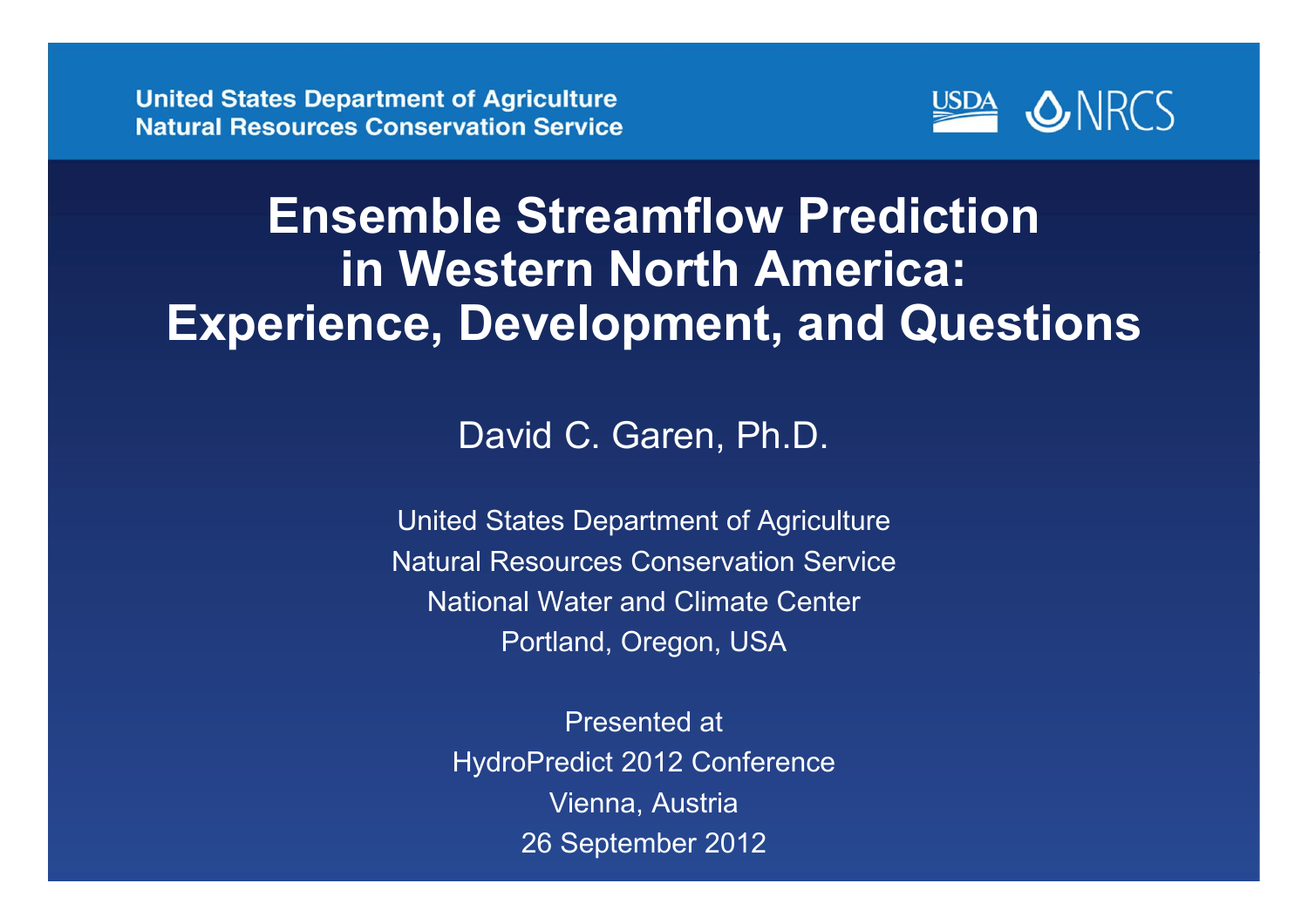

USDA-NRCS **Snow Survey** andWater Supply **Forecasting** Program

- Data collection
- Water supply forecasts
- •Climate services

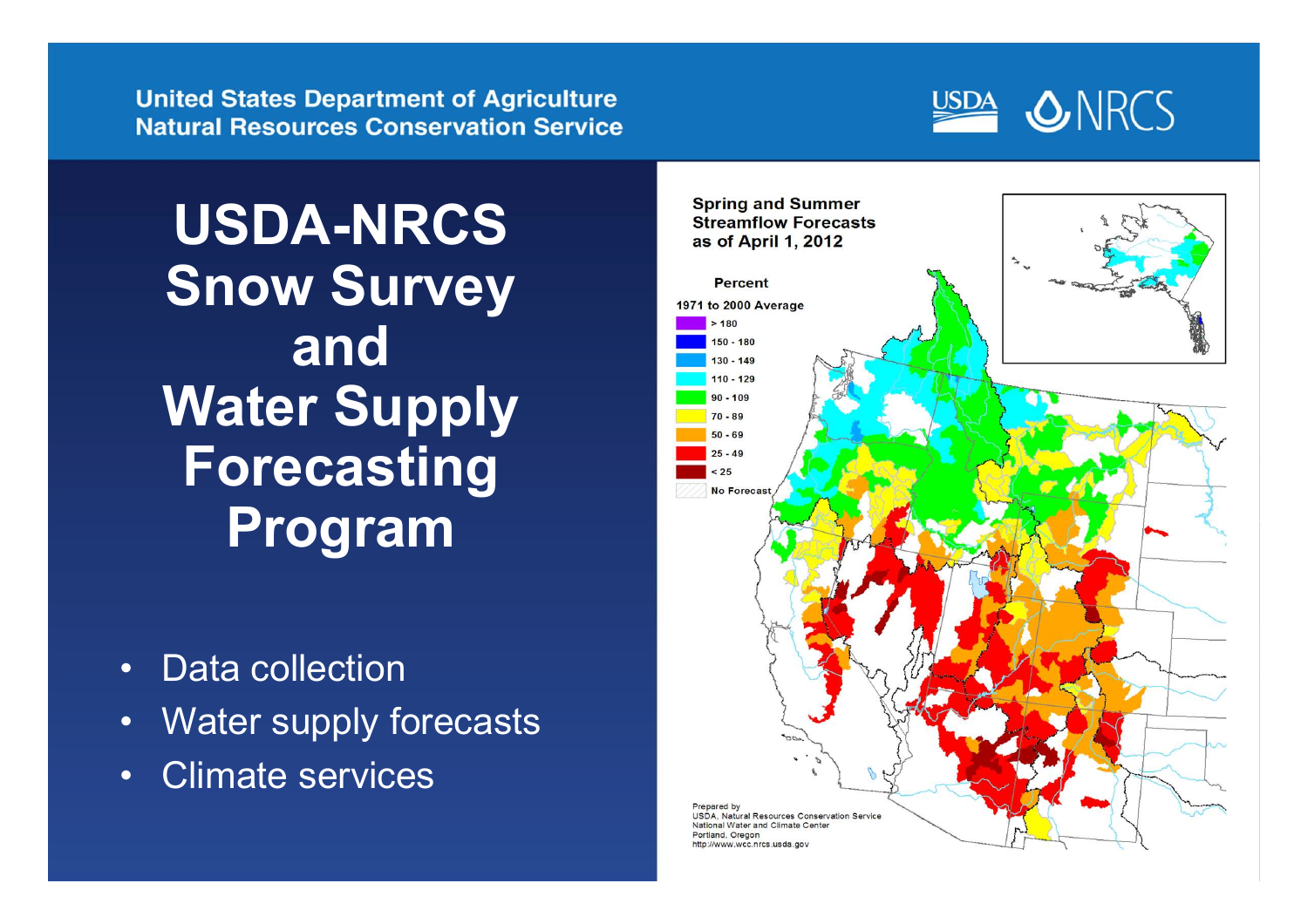

# Collaborating Entities

- • Direct coordination of forecasts with US National Weather **Service**
- • Cooperation with other US federal water management agencies, particularly Army Corps of Engineers and Bureau of Reclamation
- • Cooperation with Canadian entities: BC Hydro, BC River Forecast Centre, Alberta Environment
- •Delivery of forecasts to Mexico (Rio Grande, Colorado)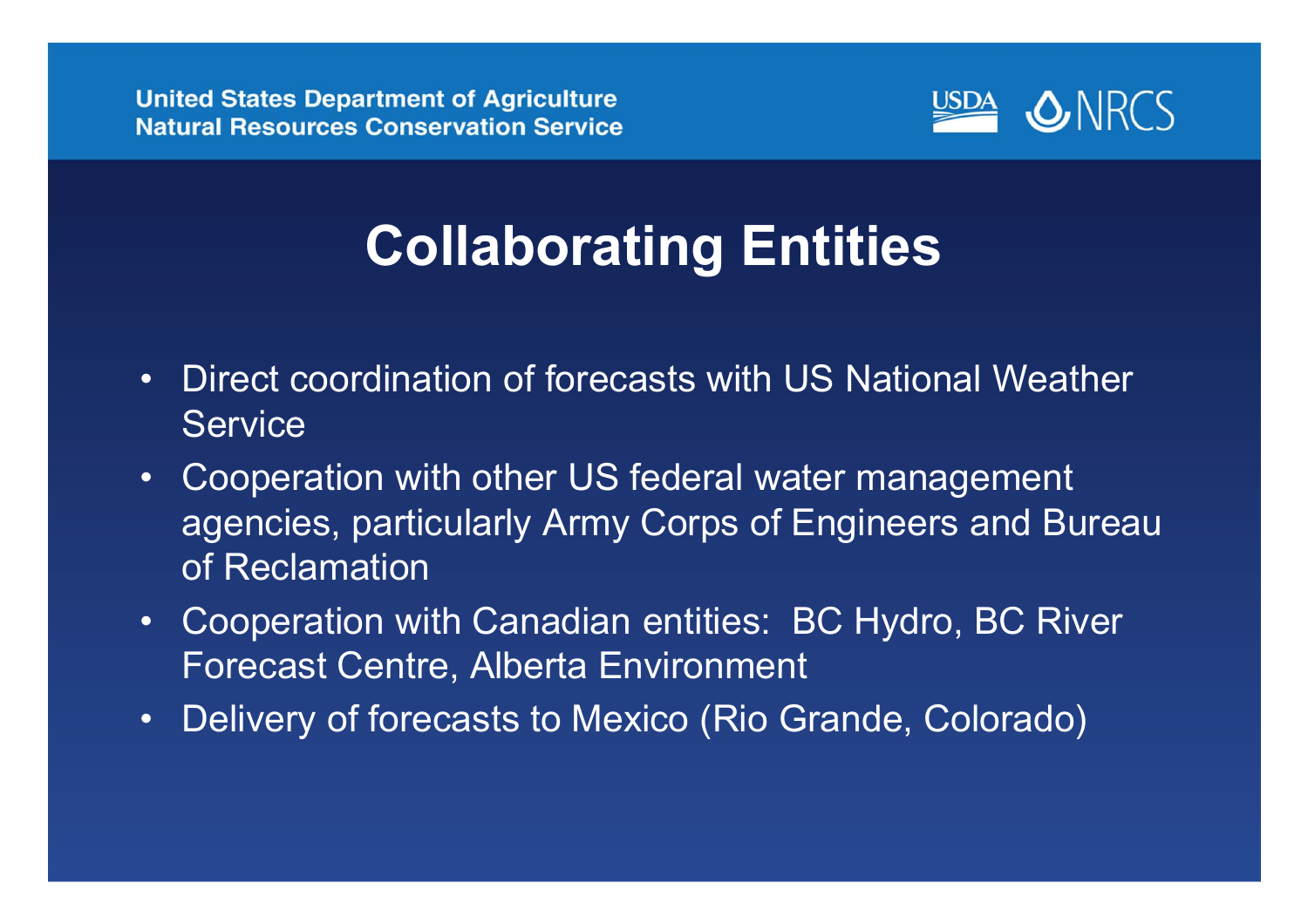

#### Forecast Uses

Ensemble forecasts for both short- and long-term outlooks are used for these primary purposes:

- Flood control
- Hydropower
- •Agricultural water supply
- Fish flows
- Navigation
- •**Recreation**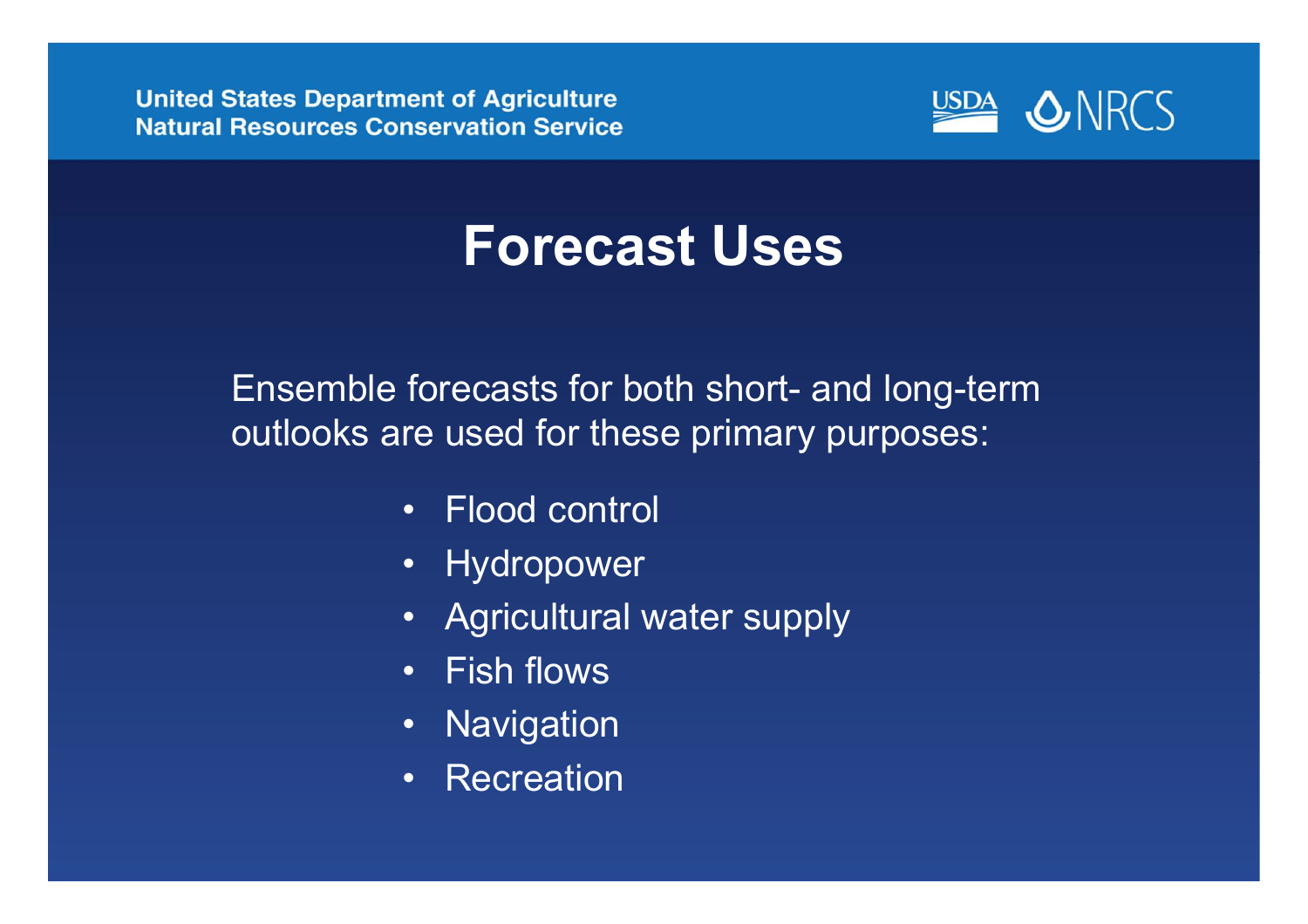

# Vancouver Workshop



- $\bullet$  "Operational River Flow and Water Supply Forecasting" workshop was held in October 2011 in Vancouver, Canada
- $\bullet$  Many topics on hydrological forecasting were discussed, including significant time spent on ensemble forecasting
- • Summary paper forthcoming in Canadian Water Resources **Journal**
- $\bullet$  Presentations available from workshop web site at: http://www.cwra.org/branches/CSHS/PostCSHSWorkshopPresentation2011.aspx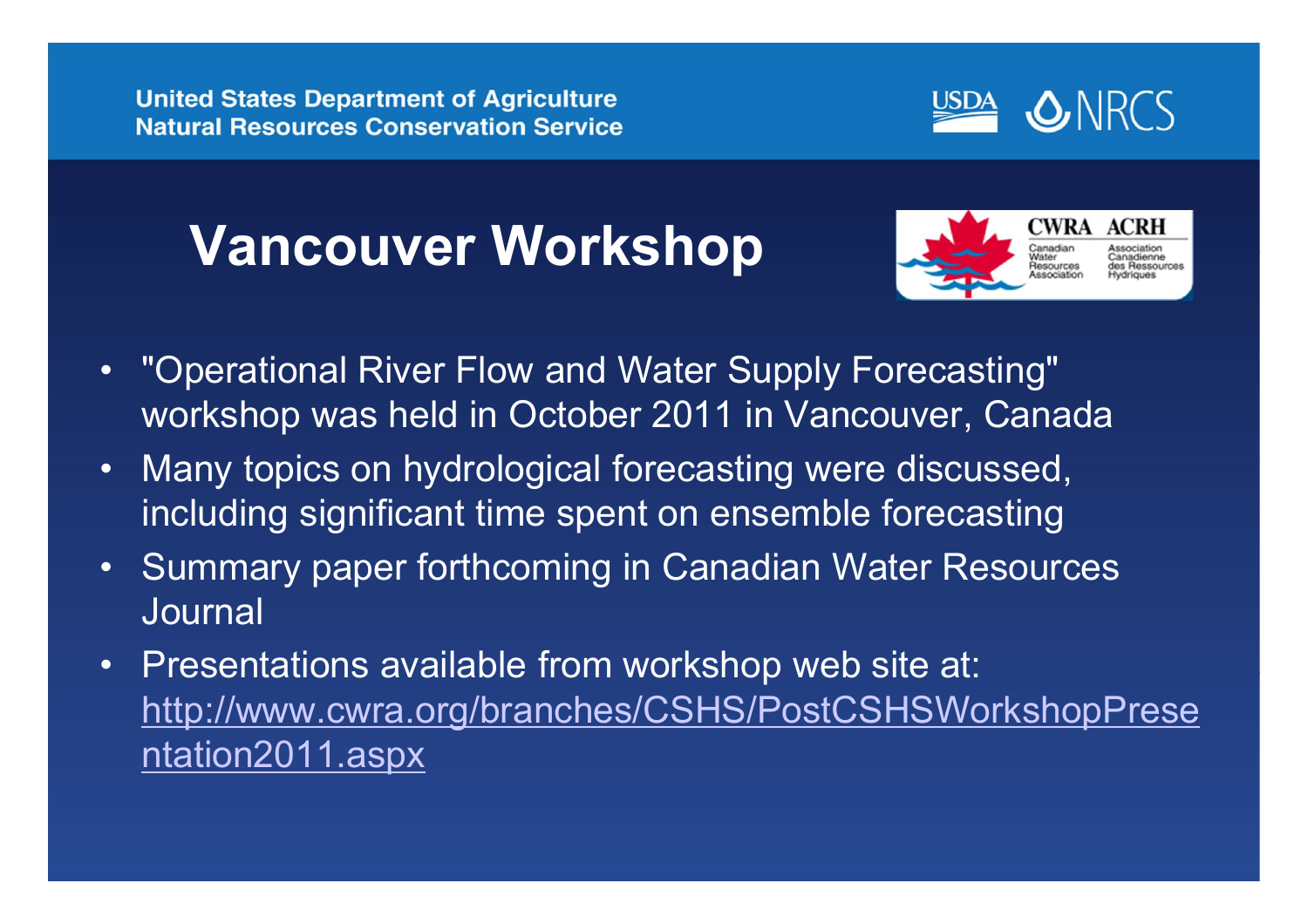

## Quality of Output Dependson Quality of Input

- • Good forcing data are the first prerequisite for modelling
- •Data quality is paramount
- • Must know spatial representativeness of data
- • Spatial interpolation of forcing data is critical

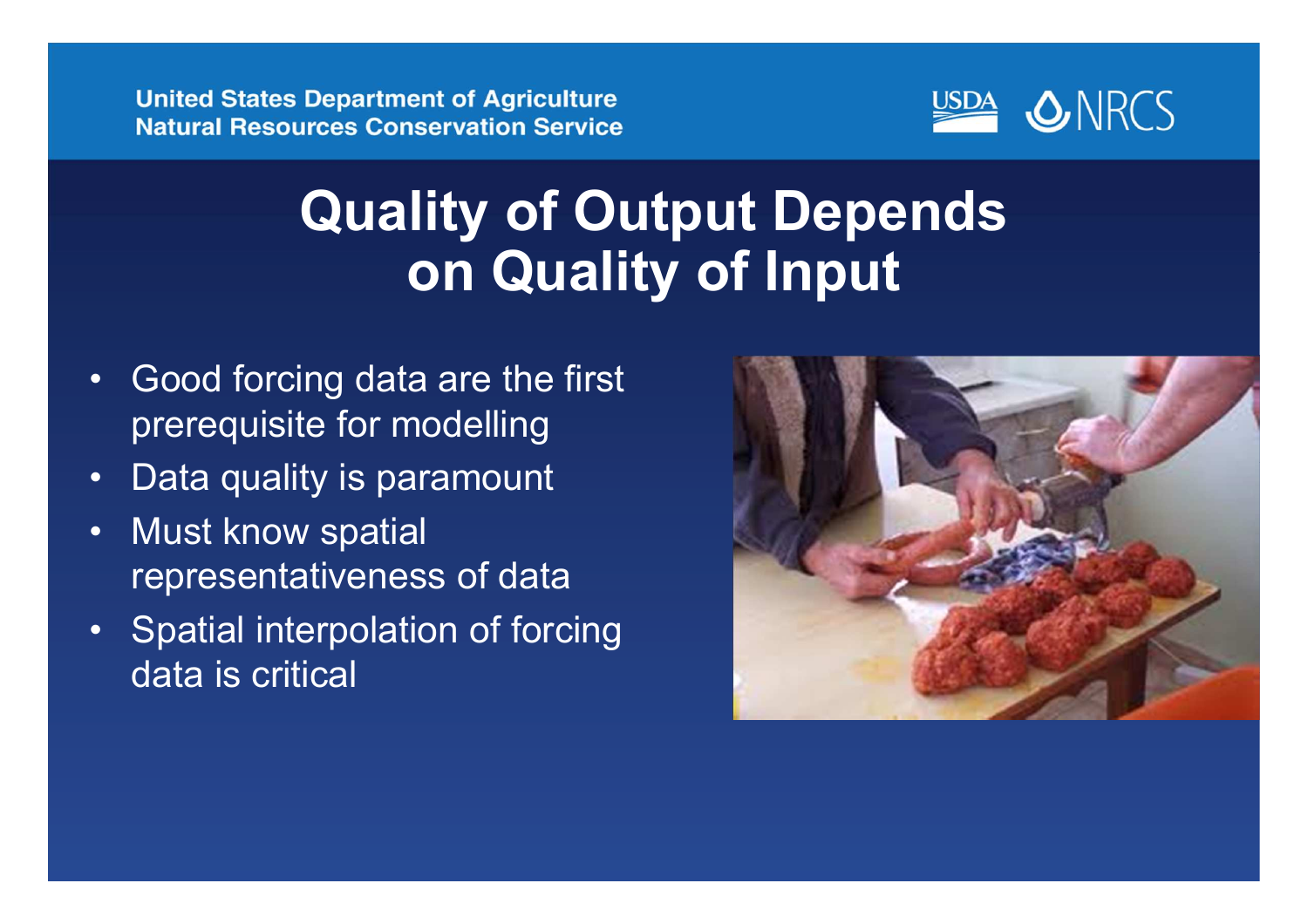

## Development

Research and development efforts attempt to account explicitly for all sources of uncertainty in ensemble forecasting. The techniques include the following:

- • Use of numerical weather model output ensembles or stochastically generated ensembles as future forcings rather than historical weather traces
- $\bullet$ Random sets of initial model states and parameters
- $\bullet$ Data assimilation / model state updating (snow, streamflow)
- •Multi-modelling (i.e., an ensemble of models)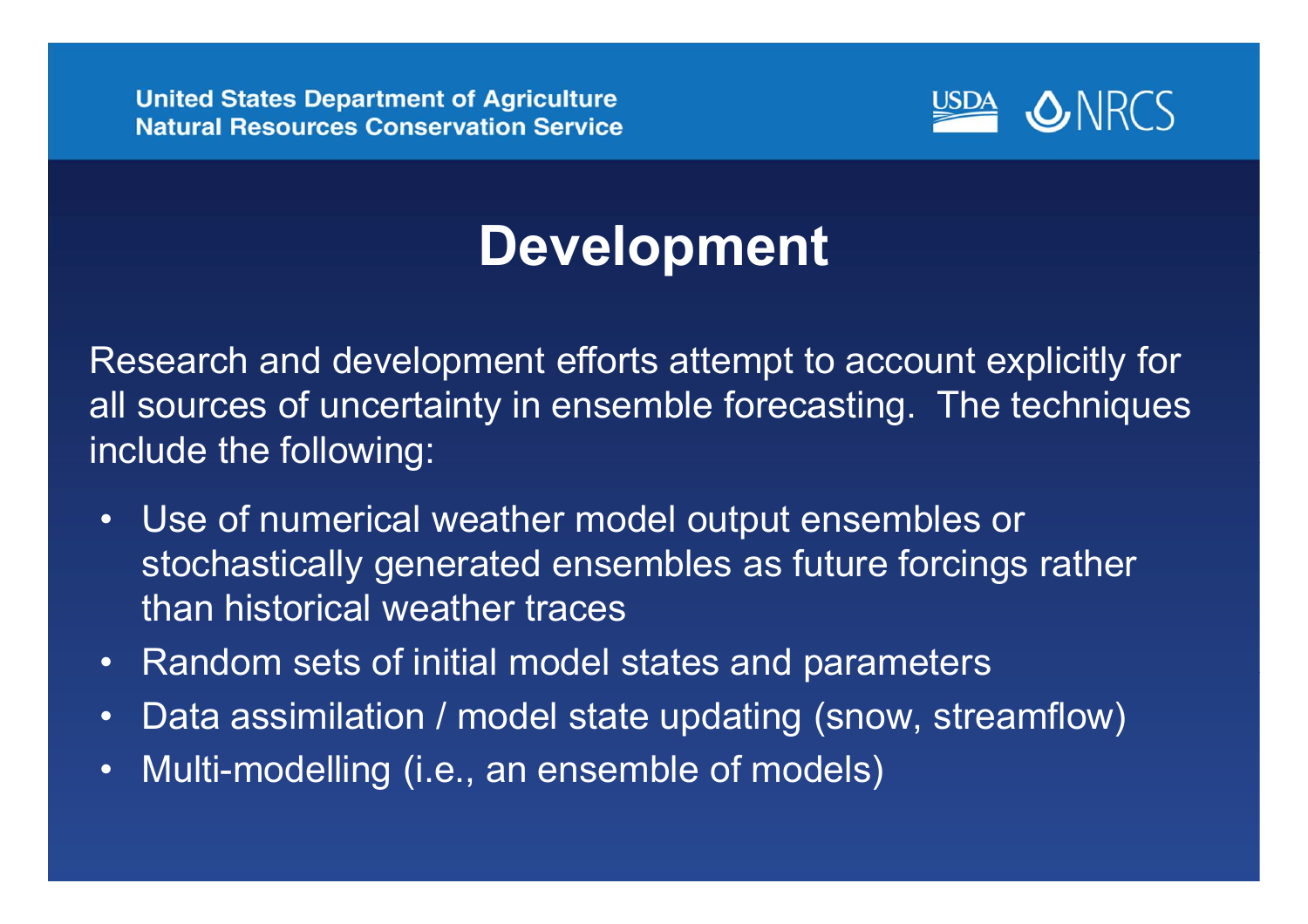

## Forecast Post-Processing

- • Ensemble forecasts in general have bias, and the dispersion is incorrect (usually too narrow)
- This will probably still be true even with efforts to incorporate all sources of uncertainty
- •Post-processing will therefore always be needed
- • Simple techniques include regression "calibration" of ensembles
- • More complex procedures include joint probability distribution techniques such as copulas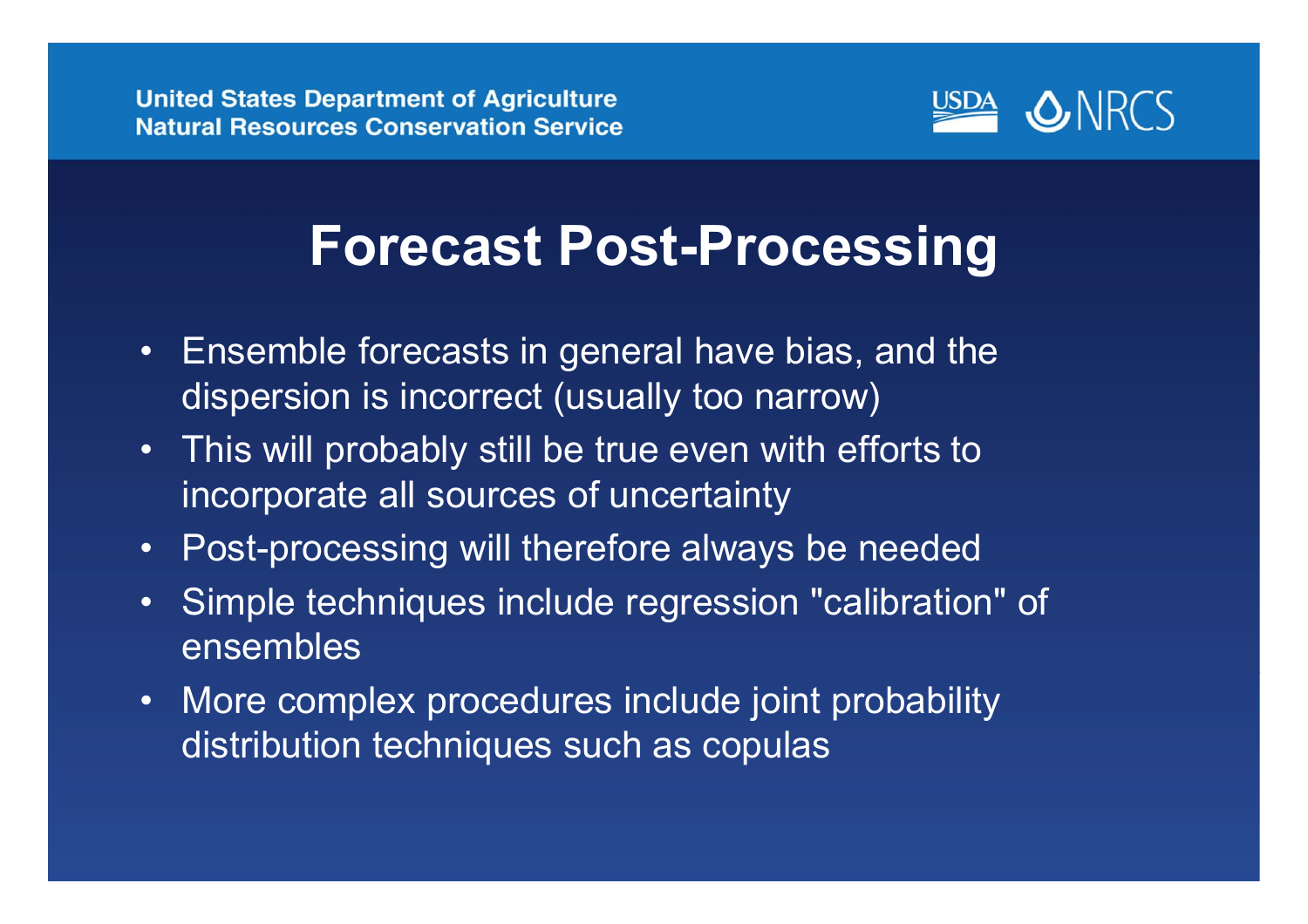

### Forecast Post-Processing

Routine ensemble forecasts such as this one, issued by the US National Weather Service and generated with historical forcings, do not receive any postprocessing.

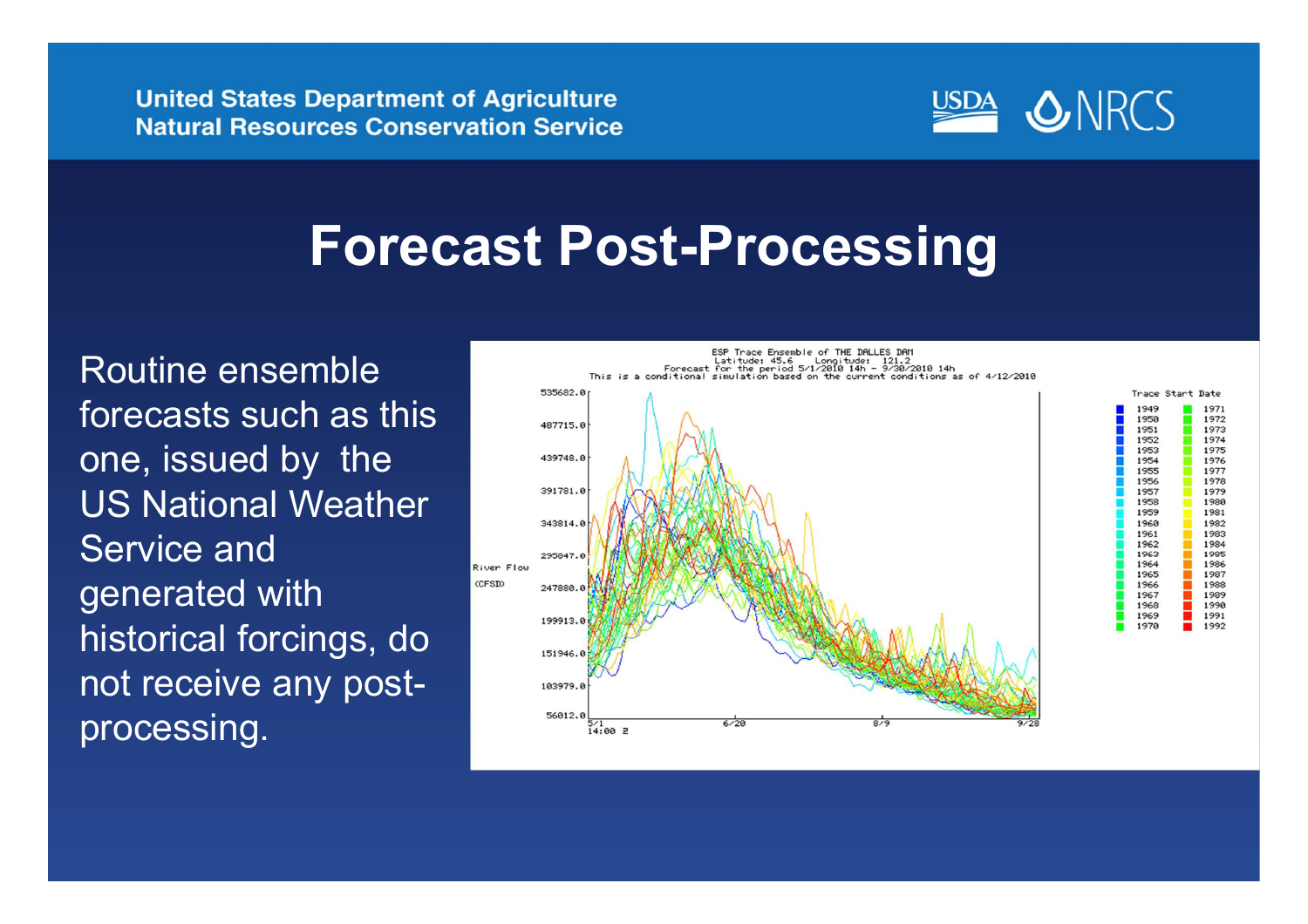

### Forecast Post-Processing

Simple regressionbased postprocessing is one possibility. This example is for seasonal streamflow volume and relates the median of the ensemble to the observed flow.

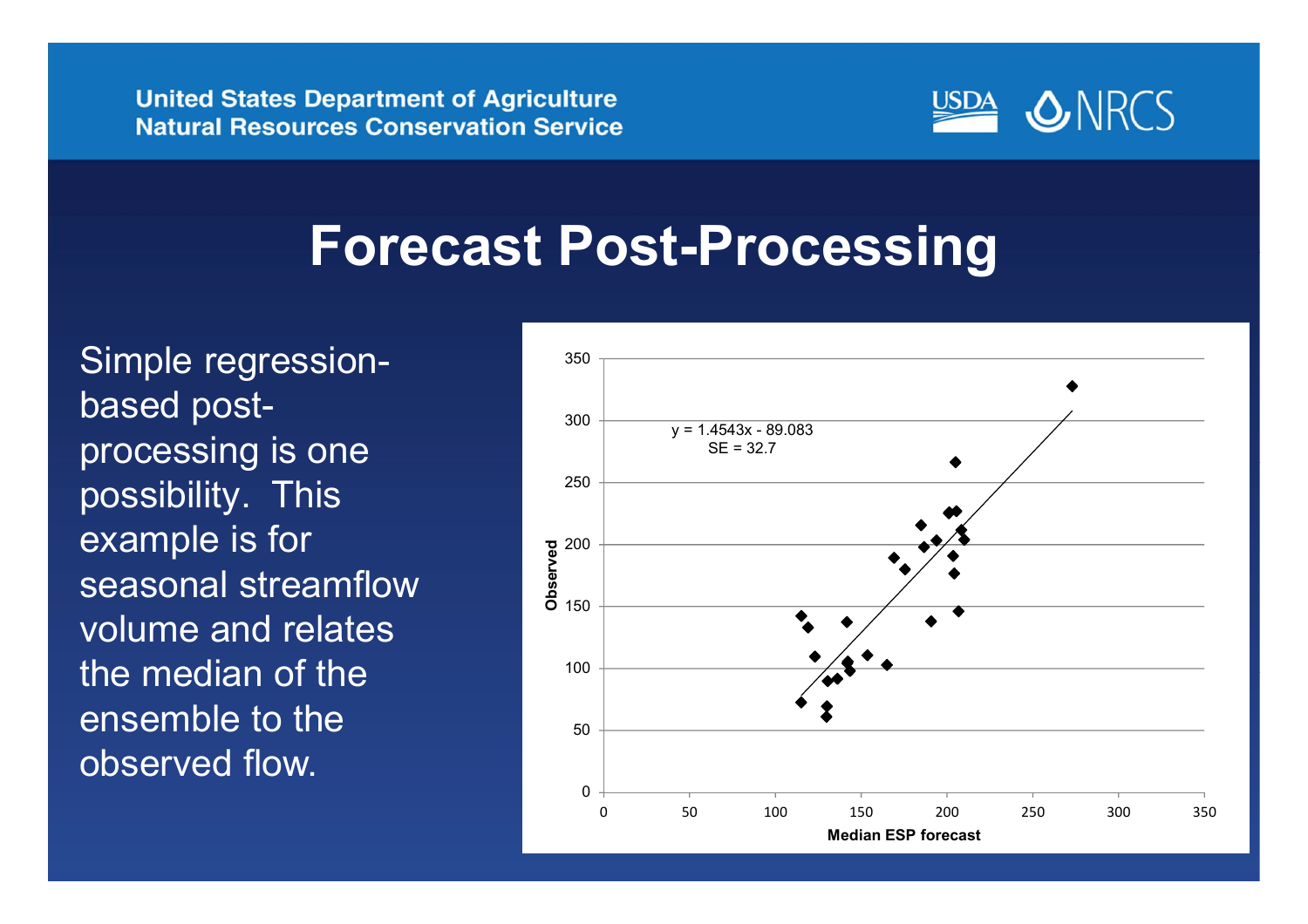

# Communicating Forecast Uncertainty

- •Remains a significant challenge
- • Some progress has been made in simple situations, e.g., agricultural water supply
- •Complex water resources systems are still difficult
- • Human cognitive processes are limited in ability to comprehend probability; many people are not sufficiently trained in probability
- • Allocation of risk among competing water uses is not well defined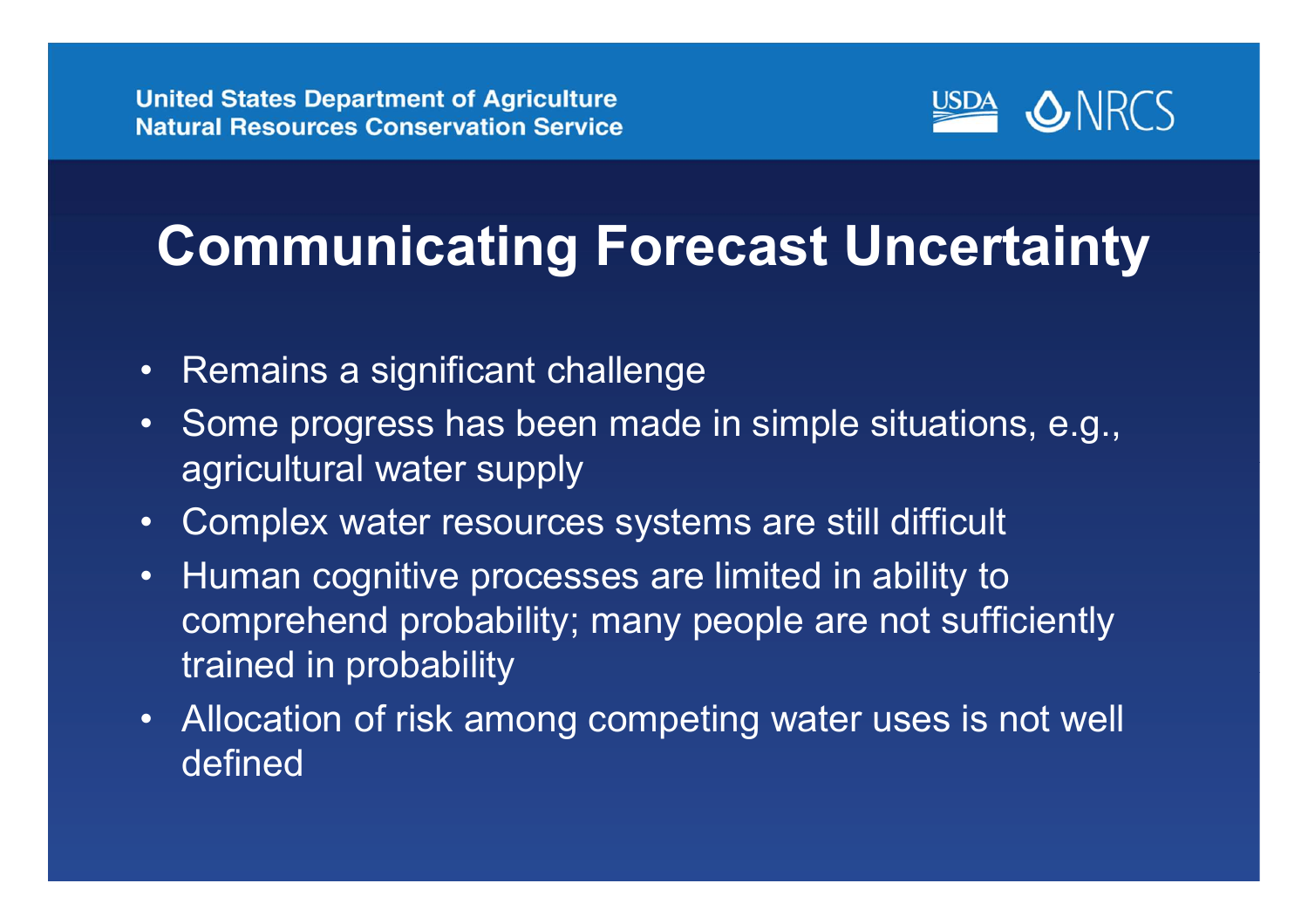

#### Understanding and UsingEnsemble Forecasts

- Among US federal water management agencies, the ability to understand ensemble forecasts and incorporate them into management rules is still quite limited
- • Hydropower entities in Canada (especially BC Hydro and Hydro-Québec) seem to be the most sophisticated in North America with respect to generating and using ensemble forecasts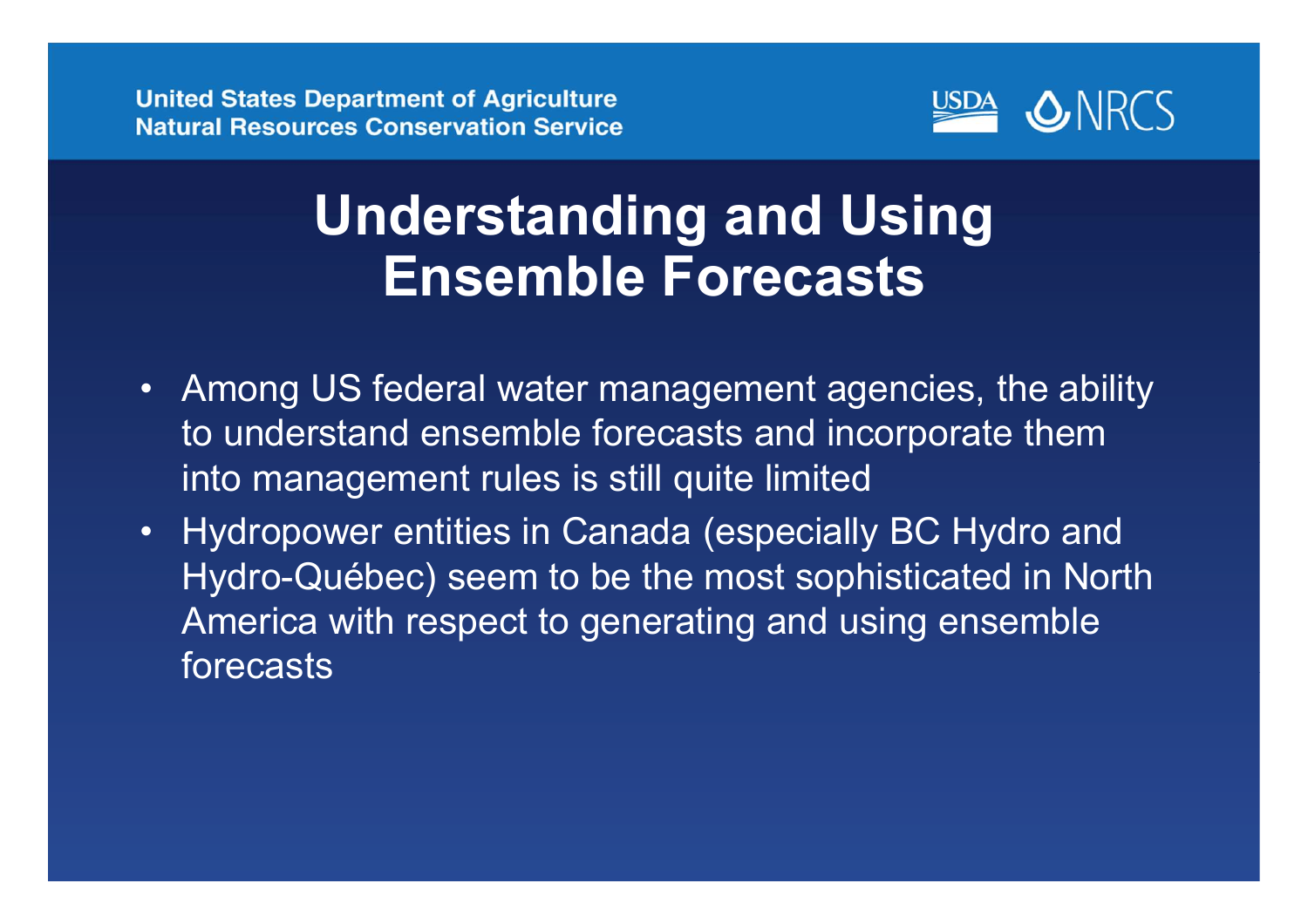

### System **Complexity**

Ensemble forecasting techniques are becoming increasingly sophisticated and complex. Although this makes for a more complete analysis, it also makes these systems more and more difficult to understand to all but a few experts.



Photo: Josef Garen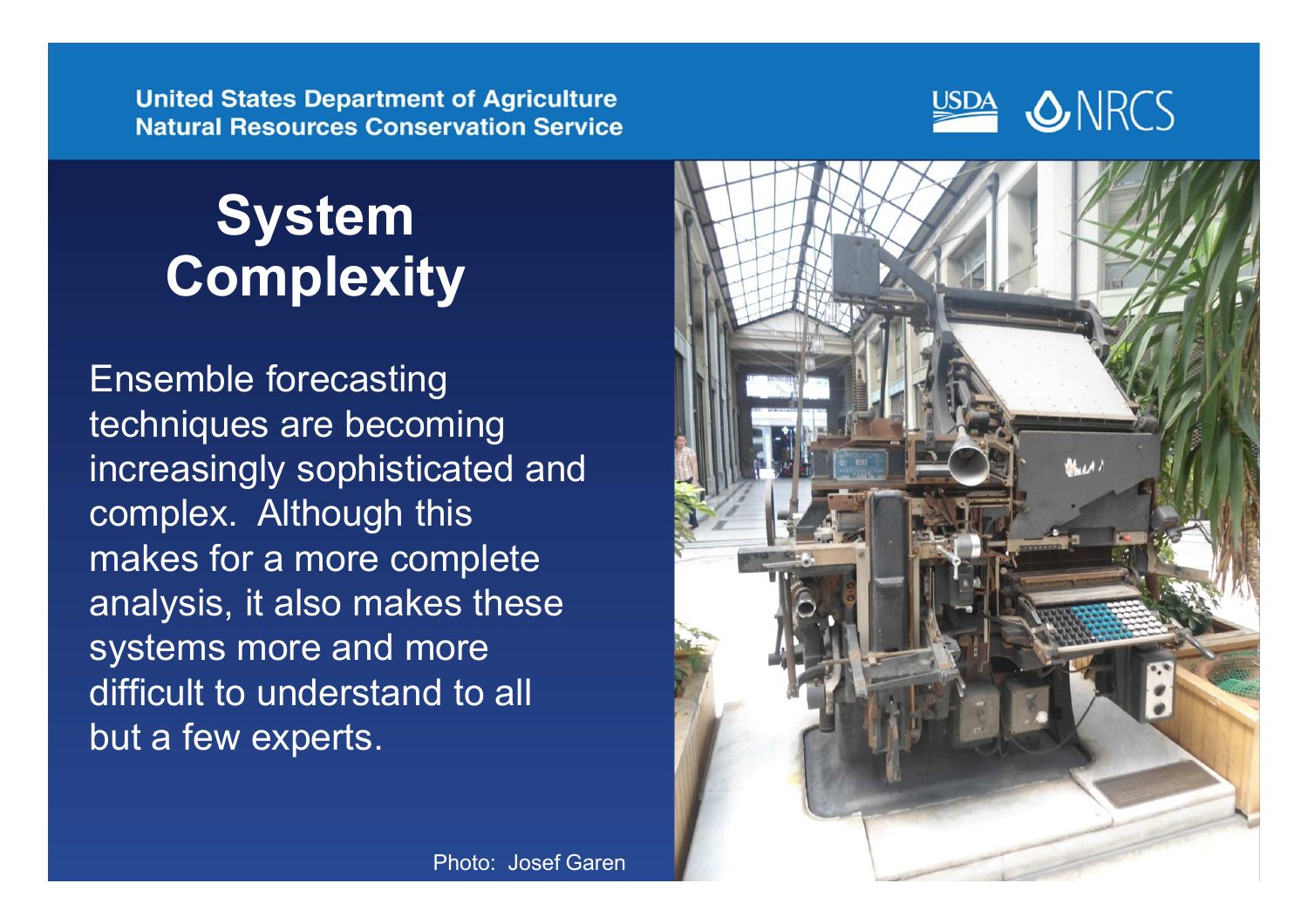

#### System **Cost**

These techniques and systems also place ever higher demands on **resources** required for implementation and maintainance.



Photo: Josef Garen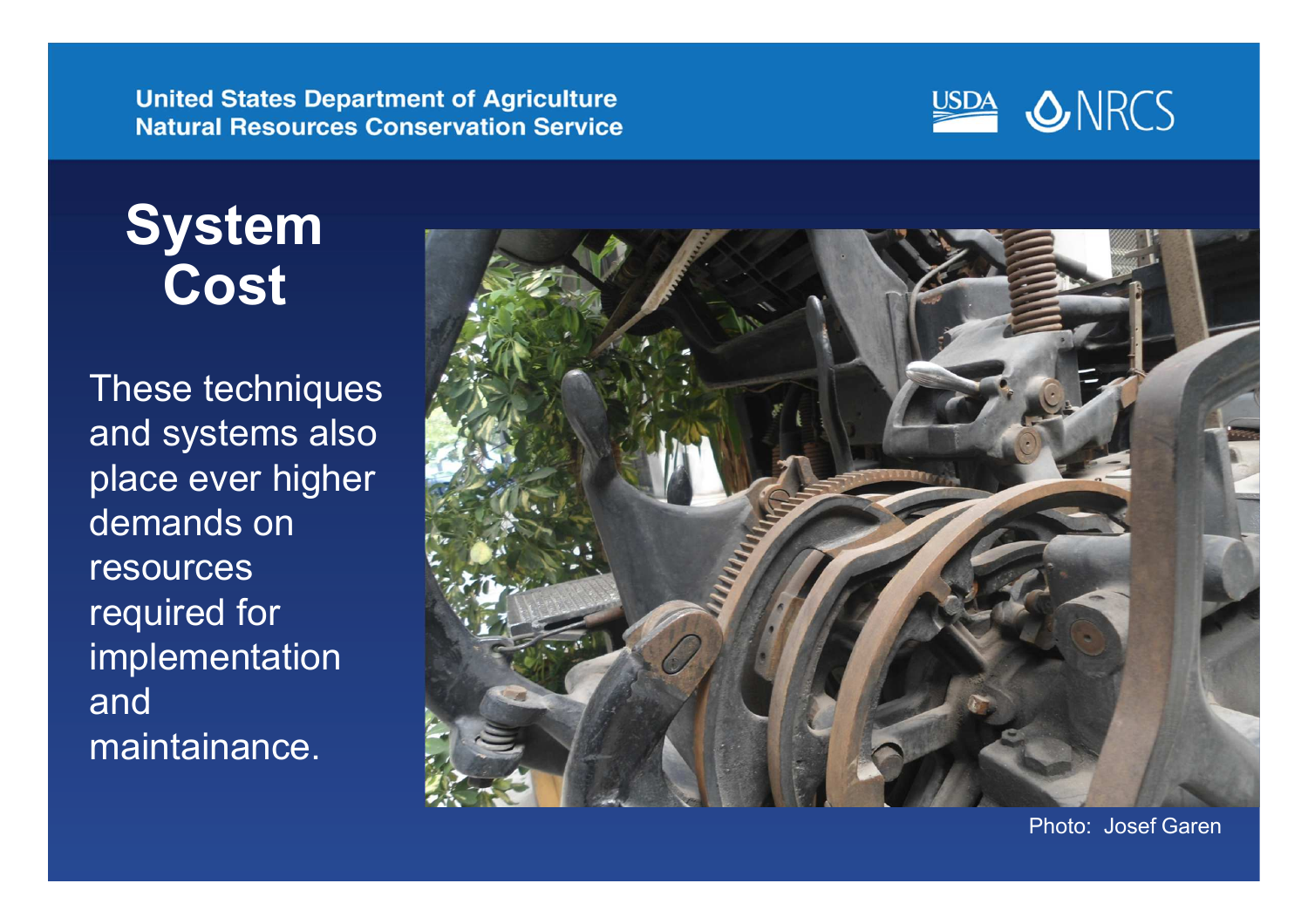## Philosophical Questions

If new complex, sophisticated procedures are only intelligible to a few experts, the hydrologists who apply them operationally will likely not understand them well.

Do the procedures then become just mysterious black boxes? Will we be able to recognize it if the system is not working well or properly? Are we leaving too much of our thinking to the machine? Can we adequately manage the complexity?

Or does any of this matter?





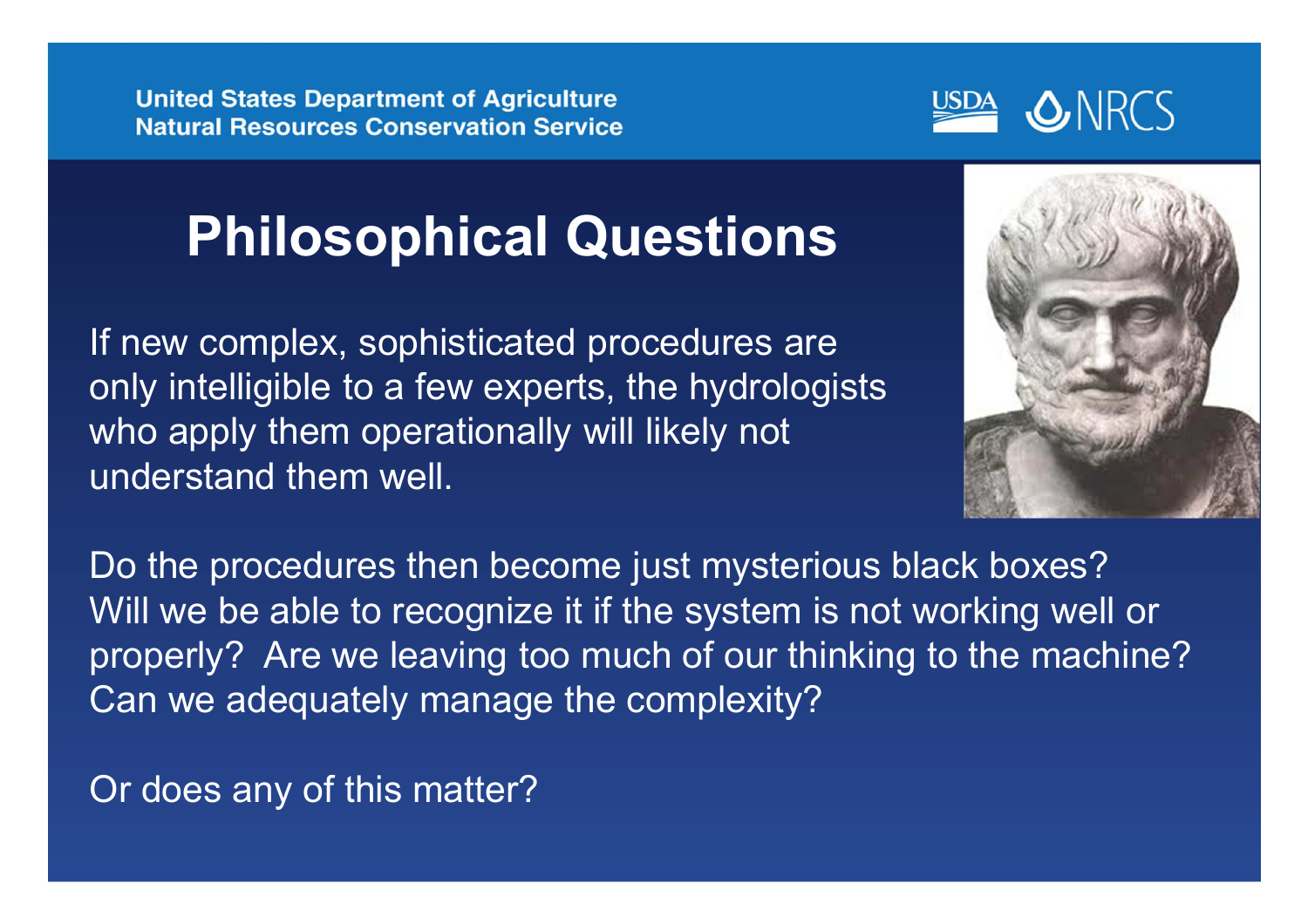## Philosophical Questions

If new complex, sophisticated procedures are expensive in terms of human, financial, data base, and computing resources to implement, we may exceed the ability of most operational agencies to use them.

If few can actually use these techniques, what then is the goal of developing them? Or are these techniques intended only for "highend" entities that have the necessary resources? Or is this just exploratory research?



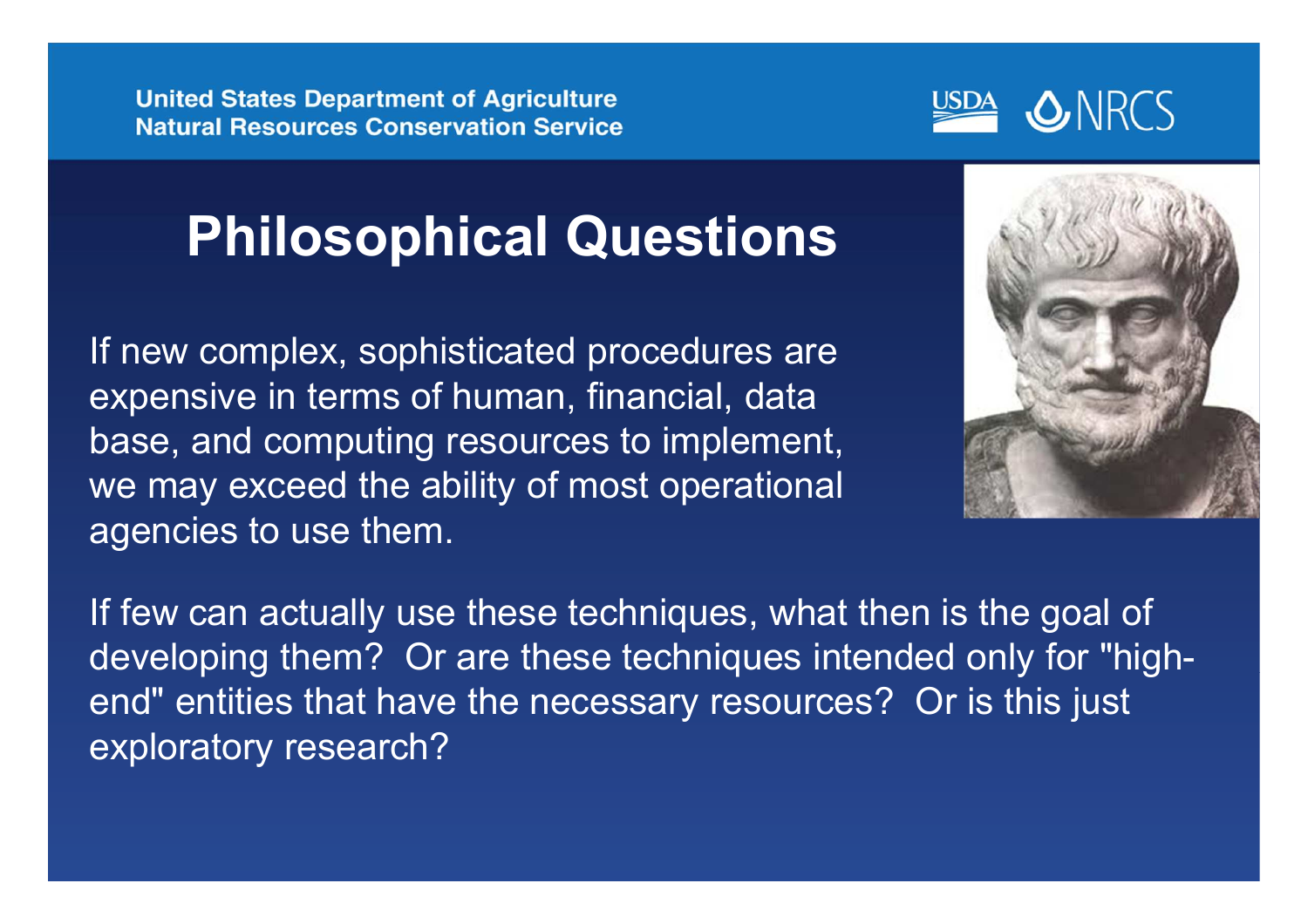

### Bridging the Gap

In other words, there is a significant gap between research and operations. To some extent, the goals of research -- development and publishing -- are only loosely linked to the needs and capabilities of operations. Few are in the position of being able to bridge the gap (which appears to me to be ever widening).

Is a paradigm change needed to bridge the gap? How can we keep the technology manageable and appropriate for real organizations, which may not have large resources available?